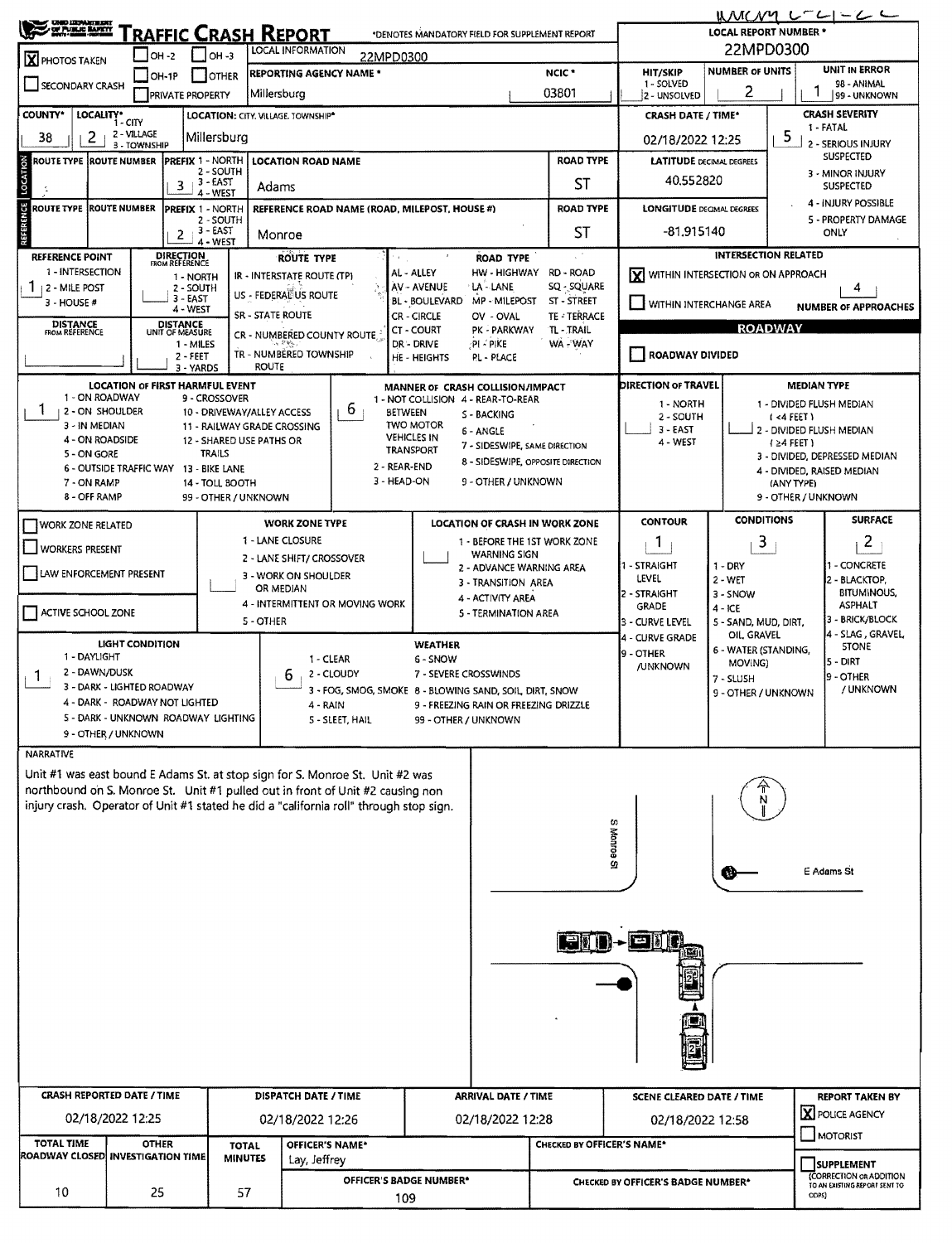| <b>OHO DEPARTMENT</b><br>OF PUBLIC BATETY                                                                                                                               |                                                   |                                                   |                                                       |                                 | <b>LOCAL REPORT NUMBER</b>                                         |  |  |
|-------------------------------------------------------------------------------------------------------------------------------------------------------------------------|---------------------------------------------------|---------------------------------------------------|-------------------------------------------------------|---------------------------------|--------------------------------------------------------------------|--|--|
|                                                                                                                                                                         |                                                   |                                                   |                                                       |                                 | 22MPD0300                                                          |  |  |
| OWNER NAME: LAST, FIRST, MIDDLE (CI SAME AS DRIVER)<br>UNIT#                                                                                                            | OWNER PHONE:INCLUDE AREA CODE (E) SAME AS DRIVER) | DAMAGE                                            |                                                       |                                 |                                                                    |  |  |
| WITNER, WAYNE, P                                                                                                                                                        |                                                   | 330-931-0912                                      |                                                       |                                 | <b>DAMAGE SCALE</b>                                                |  |  |
| OWNER ADDRESS: STREET, CITY, STATE, ZIP ( C) SAME AS DRIVERY                                                                                                            |                                                   |                                                   |                                                       | 1 - NONE                        | 3 - FUNCTIONAL DAMAGE                                              |  |  |
| 860 E JACKSON ST, MILLERSBURG, OH, 44654                                                                                                                                |                                                   |                                                   |                                                       | 2<br>⊣<br>2 - MINOR DAMAGE      | 4 - DISABLING DAMAGE<br>9 - UNKNOWN                                |  |  |
| <b>COMMERCIAL CARRIER: NAME, ADDRESS, CITY, STATE, ZIP</b>                                                                                                              |                                                   |                                                   | COMMERCIAL CARRIER PHONE: INCLUDE AREA CODE           |                                 | <b>DAMAGED AREA(S)</b>                                             |  |  |
|                                                                                                                                                                         |                                                   |                                                   |                                                       |                                 | INDICATE ALL THAT APPLY                                            |  |  |
| LP STATE LICENSE PLATE #<br><b>VEHICLE IDENTIFICATION #</b><br><b>JOH4544</b><br>OH.<br>1B7HC16Z6RS650717                                                               |                                                   | <b>VEHICLE YEAR</b><br>1994                       | <b>VEHICLE MAKE</b><br><b>DODGE</b>                   |                                 |                                                                    |  |  |
| <b>INSURANCE COMPANY</b><br><b>INSURANCE POLICY #</b><br><b>INSURANCE</b>                                                                                               |                                                   | COLOR                                             | <b>VEHICLE MODEL</b>                                  |                                 |                                                                    |  |  |
| XVERIFIED<br><b>PROGRESSIVE</b><br>50456952                                                                                                                             |                                                   | DGR                                               | RAM                                                   |                                 |                                                                    |  |  |
| <b>TYPE OF USE</b><br>US DOT #<br>IN EMERGENCY                                                                                                                          |                                                   | TOWED BY: COMPANY NAME                            |                                                       |                                 |                                                                    |  |  |
| GOVERNMENT<br><b>COMMERCIAL</b><br><b>RESPONSE</b><br>VEHICLE WEIGHT GVWR/GCWR                                                                                          |                                                   | <b>HAZARDOUS MATERIAL</b>                         |                                                       |                                 |                                                                    |  |  |
| # OCCUPANTS<br><b>INTERLOCK</b><br>1 - ≤10K LBS.<br><b>DEVICE</b><br><b>HIT/SKIP UNIT</b>                                                                               |                                                   | IMATERIAL<br><b>CLASS#</b><br>RELEASED            | PLACARD ID#                                           |                                 |                                                                    |  |  |
| 2 - 10.001 - 26K LBS.<br>EQUIPPED<br>3 - > 26K LBS.                                                                                                                     |                                                   | PLACARD                                           |                                                       |                                 | 12                                                                 |  |  |
| 12 - GOLF CART<br>1 - PASSENGER CAR<br>6 - VAN (9-15 SEATS)                                                                                                             |                                                   | 18 - LIMO (LIVERY VEHICLE)                        | 23 - PEDESTRIAN/SKATER                                |                                 |                                                                    |  |  |
| 2 - PASSENGER VAN<br>7 - MOTORCYCLE 2-WHEELED<br>13 - SNOWMOBILE<br>(MINIVAN)<br><b>B - MOTORCYCLE 3-WHEELED</b><br>14 - SINGLE UNIT                                    | 20 - OTHER VEHICLE                                | 19 - BUS (16+ PASSENGERS)                         | 24 - WHEELCHAIR (ANY TYPE)<br>25 - OTHER NON-MOTORIST |                                 |                                                                    |  |  |
| UNIT TYPE 3 - SPORT UTILITY<br><b>TRUCK</b><br>9 - AUTOCYCLE<br>VEHICLE<br>15 - SEMI-TRACTOR<br>10 - MOPED OR MOTORIZED                                                 | 21 - HEAVY EQUIPMENT                              |                                                   | 26 - BICYCLE                                          |                                 |                                                                    |  |  |
| <b>BICYCLE</b><br>16 - FARM EQUIPMENT<br>4 - PICK UP                                                                                                                    |                                                   | 22 - ANIMAL WITH RIDER OR<br>ANIMAL-DRAWN VEHICLE | 27 - TRAIN<br>99 - UNKNOWN OR HIT/SKIP                |                                 |                                                                    |  |  |
| <b>S - CARGO VAN</b><br><b>11 - ALL TERRAIN VEHICLE</b><br>17 - MOTORHOME<br>(ATV/UTV)                                                                                  |                                                   |                                                   |                                                       |                                 |                                                                    |  |  |
| # OF TRAILING UNITS                                                                                                                                                     |                                                   |                                                   |                                                       | 12                              | 12                                                                 |  |  |
| WAS VEHICLE OPERATING IN AUTONOMOUS<br>0 - NO AUTOMATION<br>MODE WHEN CRASH OCCURRED?                                                                                   |                                                   | 3 - CONDITIONAL AUTOMATION 9 - UNKNOWN            |                                                       |                                 |                                                                    |  |  |
| 0<br>1 - DRIVER ASSISTANCE<br>۷                                                                                                                                         |                                                   | 4 - HIGH AUTOMATION                               |                                                       |                                 |                                                                    |  |  |
| 1 - YES 2 - NO 9 - OTHER / UNKNOWN<br>AUTONOMOUS 2 - PARTIAL AUTOMATION 5 - FULL AUTOMATION<br>MODE LEVEL                                                               |                                                   |                                                   |                                                       |                                 |                                                                    |  |  |
| 1 - NONE<br>6 - BUS - CHARTER/TOUR<br>$11 - FIRE$                                                                                                                       | <b>16 - FARM</b>                                  |                                                   | 21 - MAIL CARRIER                                     |                                 |                                                                    |  |  |
| 2 - TAXI<br>7 - BUS - INTERCITY<br>12 - MILITARY<br>ı<br>3 - ELECTRONIC RIDE<br>8 - BUS - SHUTTLE<br>13 - POLICE                                                        |                                                   | 17 - MOWING<br>18 - SNOW REMOVAL                  | 99 - OTHER / UNKNOWN                                  |                                 |                                                                    |  |  |
| <b>SHARING</b><br><b>SPECIAL</b><br>9 - 8US - OTHER<br><b>14 - PUBLIC UTILITY</b><br><b>FUNCTION 4 - SCHOOL TRANSPORT</b>                                               |                                                   | 19 - TOWING                                       |                                                       |                                 |                                                                    |  |  |
| 10 - AMBULANCE<br>15 - CONSTRUCTION EQUIP.<br>5 - BUS - TRANSIT/COMMUTER                                                                                                |                                                   | 20 - SAFETY SERVICE<br>PATROL                     |                                                       |                                 | 12<br>12                                                           |  |  |
| 1 - NO CARGO BODY TYPE<br>4 - LOGGING<br>7 - GRAIN/CHIPS/GRAVEL                                                                                                         | 11 - DUMP                                         |                                                   | 99 - OTHER / UNKNOWN                                  |                                 |                                                                    |  |  |
| / NOT APPLICABLE<br>5 - INTERMODAL<br><b>B-POLE</b><br>$2 - BUS$<br>CONTAINER CHASSIS<br>CARGO                                                                          |                                                   | 12 - CONCRETE MIXER                               |                                                       |                                 |                                                                    |  |  |
| 9 - CARGO TANK<br>3 - VEHICLE TOWING<br>5 - CARGOVAN<br><b>BODY</b><br>10 - FLAT BED<br>ANOTHER MOTOR VEHICLE                                                           |                                                   | 13 - AUTO TRANSPORTER<br>14 - GARBAGE/REFUSE      |                                                       |                                 | 18  <br>9<br>э<br>II 3<br>9                                        |  |  |
| /ENCLOSED BOX<br><b>TYPE</b>                                                                                                                                            |                                                   |                                                   |                                                       |                                 | Θ                                                                  |  |  |
| 1 - TURN SIGNALS<br>4 BRAKES<br>7 - WORN OR SLICK TIRES<br>2 - HEAD LAMPS<br>S - STEERING<br>8 - TRAILER EQUIPMENT                                                      |                                                   | 9 - MOTOR TROUBLE<br>10 - DISABLED FROM PRIOR     | 99 - OTHER / UNKNOWN                                  |                                 |                                                                    |  |  |
| <b>VEHICLE</b><br><b>DEFECTIVE</b><br>3 - TAIL LAMPS<br>6 - TIRE BLOWOUT<br><b>DEFECTS</b>                                                                              |                                                   | <b>ACCIDENT</b>                                   |                                                       |                                 |                                                                    |  |  |
| 1 - INTERSECTION -<br>4 - MIDBLOCK -<br>7 - SHOULDER/ROADSIDE                                                                                                           |                                                   | 10 - DRIVEWAY ACCESS                              | 99 - OTHER / UNKNOWN                                  | $\Box$ - NO DAMAGE [ 0 ]        | U-UNDERCARRIAGE [14]                                               |  |  |
| MARKED CROSSWALK<br>MARKED CROSSWALK<br>8 - SIDEWALK                                                                                                                    |                                                   | 11 - SHARED USE PATHS                             |                                                       | $\Box$ TOP [ 13 ]               | $\Box$ - ALL AREAS [ 15 ]                                          |  |  |
| 2 - INTERSECTION -<br>5 - TRAVEL LANE -<br>NON-<br>9 - MEDIAN/CROSSING<br>MOTORIST<br>UNMARKED CROSSWALK<br>OTHER LOCATION<br>ISLAND'<br>LOCATION                       |                                                   | OR TRAILS<br>12 - FIRST RESPONDER                 |                                                       |                                 | UNIT NOT AT SCENE [ 16 ]                                           |  |  |
| 3 - INTERSECTION - OTHER<br>6 - BICYCLE LANE<br>1 - STRAIGHT AHEAD<br>9 - LEAVING TRAFFIC                                                                               |                                                   | AT INCIDENT SCENE<br>15 - WALKING, RUNNING.       | 21 - STANDING OUTSIDE                                 |                                 |                                                                    |  |  |
| 1 - NON-CONTACT<br>LANE<br>2 - BACKING<br>2 - NON-COLLISION                                                                                                             |                                                   | JOGGING, PLAYING                                  | DISABLED VEHICLE                                      | 0 - NO DAMAGE                   | INITIAL POINT OF CONTACT<br>14 - UNDERCARRIAGE                     |  |  |
| 3 - CHANGING LANES<br>10 - PARKED<br>1<br>3<br>4 - OVERTAKING/PASSING<br>11 - SLOWING OR STOPPED<br>3 - STRIKING                                                        |                                                   | 16 - WORKING<br>17 - PUSHING VEHICLE              | 99 - OTHER / UNKNOWN                                  | 1                               | 1-12 - REFER TO UNIT 15 - VEHICLE NOT AT SCENE                     |  |  |
| PRE-CRASH 5 - MAKING RIGHT TURN<br>IN TRAFFIC<br><b>ACTION</b><br>4 - STRUCK<br><b>ACTIONS 6 - MAXING LEFT TURN</b><br>12 - DRIVERLESS                                  |                                                   | 18 - APPROACHING OR<br>LEAVING VEHICLE            |                                                       | <b>DIAGRAM</b>                  | 99 - UNKNOWN                                                       |  |  |
| 5 - BOTH STRIKING<br>7 - MAKING U-TURN<br>13 - NEGOTIATING A CURVE<br><b>&amp; STRUCK</b>                                                                               |                                                   | 19 - STANDING                                     |                                                       | $13 - TOP$                      |                                                                    |  |  |
| <b>8 - ENTERING TRAFFIC</b><br>14 - ENTERING OR CROSSING 20 - OTHER NON-MOTORIST<br>LANE<br>SPECIFIED LOCATION<br>9 - OTHER / UNKNOWN                                   |                                                   |                                                   |                                                       |                                 | TRAFFIC                                                            |  |  |
| 1 - NONE<br>8 - FOLLOWING TOO CLOSE 13 - IMPROPER START FROM                                                                                                            |                                                   | 18 - OPERATING DEFECTIVE                          | 23 - OPENING DOOR INTO                                | <b>TRAFFICWAY FLOW</b>          | TRAFFIC CONTROL                                                    |  |  |
| /ACDA<br>2 - FAILURE TO YIELD<br>A PARKED POSITION<br>3 - RAN RED LIGHT<br>9 - IMPROPER LANE<br>14 - STOPPED OR PARKED                                                  |                                                   | EQUIPMENT<br>19 - LOAD SHIFTING                   | <b>ROADWAY</b><br>99 - OTHER IMPROPER                 | 1 - ONE-WAY<br>2 - TWO-WAY      | 1 - ROUNDABOUT 4 - STOP SIGN                                       |  |  |
| CHANGE<br><b>ILLEGALLY</b><br>4 - RAN STOP SIGN<br>2<br>5 - UNSAFE SPEED<br>10 - IMPROPER PASSING<br>15 - SWERVING TO AVOID                                             |                                                   | /FALLING/SPILLING<br>20 - IMPROPER CROSSING       | <b>ACTION</b>                                         | 2                               | 5 - YIELD SIGN<br>2 - SIGNAL<br>4<br>3 - FLASHER<br>6 - NO CONTROL |  |  |
| CONTRIBUTING 6 - IMPROPER TURN<br>11 - DROVE OFF ROAD<br>16 - WRONG WAY<br>CIRCUMSTANCES 7 - LEFT OF CENTER                                                             |                                                   | 21 - LYING IN ROADWAY                             |                                                       |                                 |                                                                    |  |  |
| 12 - IMPROPER BACKING<br>17 - VISION OBSTRUCTION                                                                                                                        |                                                   | 22 - NOT DISCERNIBLE                              |                                                       | # OF THROUGH LANES<br>ON ROAD   | <b>RAIL GRADE CROSSING</b><br>1 - NOT INVLOVED                     |  |  |
| <b>SEQUENCE OF EVENTS</b>                                                                                                                                               |                                                   |                                                   |                                                       | 2                               | 2 - INVOLVED-ACTIVE CROSSING                                       |  |  |
| EVENTS<br>1 - OVERTURN/ROLLOVER 7 - SEPARATION OF UNITS<br>12 - DOWNHILL RUNAWAY 19 - ANIMAL -OTHER<br>20                                                               |                                                   |                                                   | 23 - STRUCK BY FALLING,                               |                                 | 3 - INVOLVED-PASSIVE CROSSING                                      |  |  |
| 1<br>2 - FIRE/EXPLOSION<br><b>B - RAN OFF ROAD RIGHT</b><br>13 - OTHER NON-COLLISION 20 - MOTOR VEHICLE IN<br>3 - IMMERSION<br>9 - RAN OFF ROAD LEFT<br>14 - PEDESTRIAN |                                                   | TRANSPORT                                         | SHIFTING CARGO OR<br>ANYTHING SET IN                  |                                 | UNIT / NON-MOTORIST DIRECTION                                      |  |  |
| 4 - JACKKNIFE<br>10 - CROSS MEDIAN<br>15 - PEDALCYCLE<br>2                                                                                                              |                                                   | 21 - PARKED MOTOR                                 | <b>MOTION BY A MOTOR</b><br>VEHICLE                   |                                 | 1 - NORTH<br>5 - NORTHEAST                                         |  |  |
| S - CARGO / EQUIPMENT<br>11 - CROSS CENTERLINE -<br>16 - RAILWAY VEHICLE<br>LOSS OR SHIFT<br>OPPOSITE DIRECTION<br>17 - ANIMAL - FARM                                   |                                                   | <b>VEHICLE</b><br>22 - WORK ZONE                  | 24 - OTHER MOVABLE<br>OBJECT                          |                                 | $2 - SOLTH$<br>6 - NORTHWEST<br>3 - EAST<br>7 - SOUTHEAST          |  |  |
| OF TRAVEL<br>6 - EQUIPMENT FAILURE<br>18 - ANIMAL - DEER<br>3                                                                                                           |                                                   | <b>MAINTENANCE</b><br>EQUIPMENT                   |                                                       | $\frac{1}{10}$ 3<br><b>FROM</b> | 4 - WEST<br><b>8 - SOUTHWEST</b>                                   |  |  |
| .COLLISION WITH FIXED OBJECT. - STRUCK<br>25 - IMPACT ATTENUATOR 31 - GUARDRAIL END<br>3B - OVERHEAD SIGN POST                                                          |                                                   | 45 - EMBANKMENT                                   | 52 - BUILDING                                         |                                 | 9 - OTHER / UNKNOWN                                                |  |  |
| 4<br>/ CRASH CUSHION<br>32 - PORTABLE BARRIER<br>39 - LIGHT / LUMINARIES<br>26 - BRIDGE OVERHEAD                                                                        | 46 - FENCE                                        |                                                   | 53 - TUNNEL                                           | UNIT SPEED                      | <b>DETECTED SPEED</b>                                              |  |  |
| 33 - MEDIAN CABLE BARRIER<br>SUPPORT<br><b>STRUCTURE</b><br>34 - MEDIAN GUARDRAIL<br>40 - UTILITY POLE<br>s                                                             | 48 - TREE                                         | 47 - MAILBOX                                      | 54 - OTHER FIXED<br>OBJECT                            |                                 |                                                                    |  |  |
| BARRIER<br>41 - OTHER POST, POLE<br>27 - BRIDGE PIER OR<br>OR SUPPORT<br><b>ABUTMENT</b><br>35 - MEDIAN CONCRETE                                                        |                                                   | 49 - FIRE HYDRANT<br>50 - WORK ZONE               | 99 - OTHER / UNKNOWN                                  | 10                              | 1 - STATED / ESTIMATED SPEED                                       |  |  |
| 28 - BRIDGE PARAPET<br><b>BARRIER</b><br>42 - CULVERT<br>6<br>36 - MEDIAN OTHER BARRIER<br>29 - BRIDGE RAIL<br>43 - CURB                                                |                                                   | MAINTENANCE<br>EQUIPMENT                          |                                                       | <b>POSTED SPEED</b>             | T<br>  2 - CALCULATED / EDR                                        |  |  |
| 30 - GUARDRAIL FACE<br>37 - TRAFFIC SIGN POST<br>44 - DITCH                                                                                                             | 51 - WALL                                         |                                                   |                                                       |                                 | 3 - UNDETERMINED                                                   |  |  |
| <b>FIRST HARMFUL EVENT</b><br><b>MOST HARMFUL EVENT</b>                                                                                                                 |                                                   |                                                   |                                                       | 25                              |                                                                    |  |  |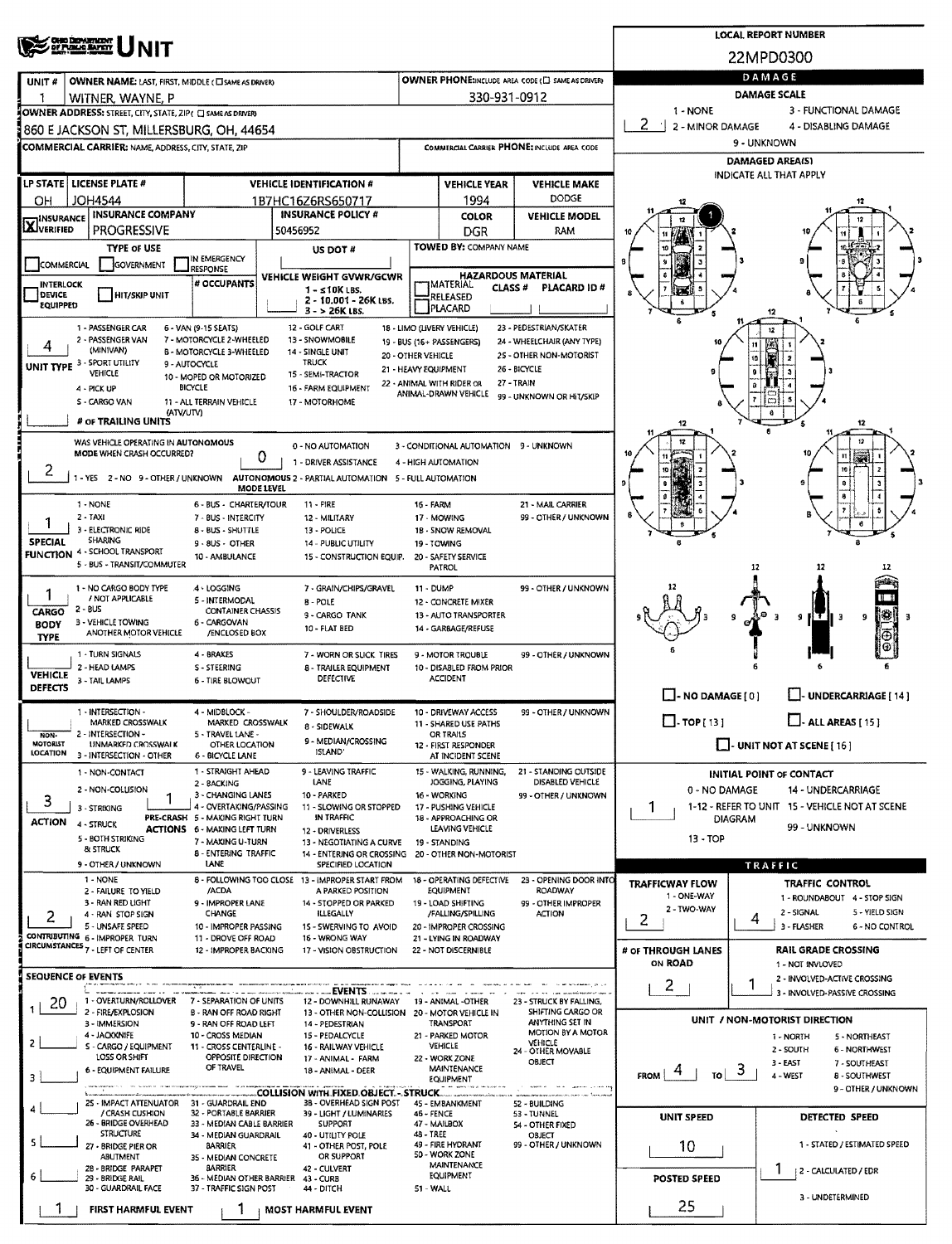| ONIO DEPARTMENT<br>OF PUBLIC BAFRIT                                                                                                            |                                                         |                                                               |                                                      |                                                                                    | <b>LOCAL REPORT NUMBER</b>                              |  |  |  |  |
|------------------------------------------------------------------------------------------------------------------------------------------------|---------------------------------------------------------|---------------------------------------------------------------|------------------------------------------------------|------------------------------------------------------------------------------------|---------------------------------------------------------|--|--|--|--|
|                                                                                                                                                |                                                         |                                                               |                                                      |                                                                                    | 22MPD0300                                               |  |  |  |  |
| OWNER NAME: LAST, FIRST, MIDDLE (C) SAME AS DRIVERY<br>UNIT#                                                                                   | DAMAGE                                                  |                                                               |                                                      |                                                                                    |                                                         |  |  |  |  |
| 2<br>MCKINNEY, MARK, D                                                                                                                         | 330-674-3097                                            | <b>DAMAGE SCALE</b>                                           |                                                      |                                                                                    |                                                         |  |  |  |  |
| OWNER ADDRESS: STREET, CITY, STATE, ZIP( C) SAME AS DRIVER)                                                                                    |                                                         |                                                               |                                                      | 3 - FUNCTIONAL DAMAGE<br>1 - NONE<br>2<br>2 - MINOR DAMAGE<br>4 - DISABLING DAMAGE |                                                         |  |  |  |  |
| 541 HEBRON ST, MILLERSBURG, OH, 44654                                                                                                          |                                                         |                                                               |                                                      | 9 - UNKNOWN                                                                        |                                                         |  |  |  |  |
| <b>COMMERCIAL CARRIER: NAME, ADDRESS, CITY, STATE, ZIP</b>                                                                                     |                                                         |                                                               | COMMERCIAL CARRIER PHONE: INCLUDE AREA CODE          | <b>DAMAGED AREA(S)</b>                                                             |                                                         |  |  |  |  |
| LP STATE   LICENSE PLATE #<br><b>VEHICLE IDENTIFICATION #</b>                                                                                  |                                                         | <b>VEHICLE YEAR</b>                                           | <b>VEHICLE MAKE</b>                                  |                                                                                    | <b>INDICATE ALL THAT APPLY</b>                          |  |  |  |  |
| HVZ7424<br>OН<br>1FMDK03W58GA14955                                                                                                             |                                                         | 2008                                                          | FORD                                                 |                                                                                    |                                                         |  |  |  |  |
| <b>INSURANCE COMPANY</b><br><b>INSURANCE POLICY #</b><br><b>INSURANCE</b>                                                                      |                                                         | <b>COLOR</b>                                                  | <b>VEHICLE MODEL</b>                                 |                                                                                    |                                                         |  |  |  |  |
| <b>LX</b> JVERIFIED<br><b>STATE FARM</b><br>C754296B1835A                                                                                      |                                                         | <b>RED</b>                                                    | <b>OTHER/UNKNOWN</b>                                 |                                                                                    |                                                         |  |  |  |  |
| <b>TYPE OF USE</b><br>US DOT#<br>IN EMERGENCY                                                                                                  |                                                         | TOWED BY: COMPANY NAME                                        |                                                      |                                                                                    |                                                         |  |  |  |  |
| <b>COMMERCIAL</b><br>GOVERNMENT<br>RESPONSE<br>VEHICLE WEIGHT GVWR/GCWR<br># OCCUPANTS                                                         |                                                         | <b>HAZARDOUS MATERIAL</b>                                     |                                                      |                                                                                    |                                                         |  |  |  |  |
| <b>INTERLOCK</b><br>1 - ≤10K LBS.<br>DEVICE<br><b>HIT/SKIP UNIT</b><br>2 - 10,001 - 26K LBS.                                                   |                                                         | MATERIAL<br>RELEASED                                          | <b>CLASS #</b><br><b>PLACARD ID#</b>                 |                                                                                    |                                                         |  |  |  |  |
| EQUIPPED<br>3 - > 26K LBS.                                                                                                                     |                                                         | PLACARD                                                       |                                                      |                                                                                    | 12                                                      |  |  |  |  |
| 12 - GOLF CART<br>1 - PASSENGER CAR<br>6 - VAN (9-15 SEATS)<br>2 - PASSENGER VAN<br>7 - MOTORCYCLE 2-WHEELED<br>13 - SNOWMOBILE                | 18 - LIMO (LIVERY VEHICLE)<br>19 - 8US (16+ PASSENGERS) |                                                               | 23 - PEDESTRIAN/SKATER<br>24 - WHEELCHAIR (ANY TYPE) |                                                                                    |                                                         |  |  |  |  |
| 3<br>(MINIVAN)<br>8 - MOTORCYCLE 3-WHEELED<br>14 - SINGLE UNIT<br>TRUCK                                                                        | 20 - OTHER VEHICLE                                      |                                                               | 25 - OTHER NON-MOTORIST                              |                                                                                    |                                                         |  |  |  |  |
| UNIT TYPE 3 - SPORT UTILITY<br>9 - AUTOCYCLE<br><b>VEHICLE</b><br>15 - SEMI-TRACTOR<br>10 - MOPED OR MOTORIZED                                 | 21 - HEAVY EQUIPMENT<br>22 - ANIMAL WITH RIDER OR       |                                                               | 26 - BICYCLE<br>27 - TRAIN                           |                                                                                    |                                                         |  |  |  |  |
| <b>BICYCLE</b><br>16 - FARM EQUIPMENT<br>4 - PICK UP<br>5 - CARGO VAN<br>11 - ALL TERRAIN VEHICLE<br>17 - MOTORHOME                            |                                                         | ANIMAL-DRAWN VEHICLE                                          | 99 - UNKNOWN OR HIT/SKIP                             |                                                                                    |                                                         |  |  |  |  |
| (ATV/UTV)<br># OF TRAILING UNITS                                                                                                               |                                                         |                                                               |                                                      |                                                                                    |                                                         |  |  |  |  |
| WAS VEHICLE OPERATING IN AUTONOMOUS                                                                                                            |                                                         |                                                               |                                                      | 12                                                                                 | 12                                                      |  |  |  |  |
| 0 - NO AUTOMATION<br>MODE WHEN CRASH OCCURRED?<br>o<br>1 - DRIVER ASSISTANCE                                                                   |                                                         | 3 - CONDITIONAL AUTOMATION 9 - UNKNOWN<br>4 - HIGH AUTOMATION |                                                      |                                                                                    |                                                         |  |  |  |  |
| 2<br>1 - YES 2 - NO 9 - OTHER / UNKNOWN AUTONOMOUS 2 - PARTIAL AUTOMATION S - FULL AUTOMATION                                                  |                                                         |                                                               |                                                      |                                                                                    | 10                                                      |  |  |  |  |
| <b>MODE LEVEL</b>                                                                                                                              |                                                         |                                                               |                                                      |                                                                                    | s                                                       |  |  |  |  |
| 1 - NONE<br>6 - BUS - CHARTER/TOUR<br>11 - FIRE<br>$2 - TAXI$<br>7 - BUS - INTERCITY<br>12 - MILITARY                                          | 16 - FARM                                               | 17 - MOWING                                                   | 21 - MAIL CARRIER<br>99 - OTHER / UNKNOWN            |                                                                                    |                                                         |  |  |  |  |
| 3 - ELECTRONIC RIDE<br>B - BUS - SHUTTLE<br>13 - POLICE<br><b>SHARING</b>                                                                      |                                                         | 18 - SNOW REMOVAL                                             |                                                      |                                                                                    |                                                         |  |  |  |  |
| <b>SPECIAL</b><br>9 - BUS - OTHER<br>14 - PUBLIC UTILITY<br><b>FUNCTION 4 - SCHOOL TRANSPORT</b><br>10 - AMBULANCE<br>15 - CONSTRUCTION EQUIP. |                                                         | 19 - TOWING<br>20 - SAFETY SERVICE                            |                                                      |                                                                                    |                                                         |  |  |  |  |
| S - BUS - TRANSIT/COMMUTER                                                                                                                     |                                                         | PATROL                                                        |                                                      |                                                                                    | 12<br>12<br>12                                          |  |  |  |  |
| 1 - NO CARGO BODY TYPE<br>4 - LOGGING<br>7 - GRAIN/CHIPS/GRAVEL<br>1<br>/ NOT APPLICABLE<br>5 - INTERMODAL                                     | 11 - DUMP                                               |                                                               | 99 - OTHER / UNKNOWN                                 |                                                                                    | Ē                                                       |  |  |  |  |
| B - POLE<br>2 - BUS<br>CARGO<br><b>CONTAINER CHASSIS</b><br>9 - CARGO TANK                                                                     |                                                         | 12 - CONCRETE MIXER<br>13 - AUTO TRANSPORTER                  |                                                      |                                                                                    | 1361<br>9<br>9<br>ΙЭ                                    |  |  |  |  |
| 3 - VEHICLE TOWING<br>6 - CARGOVAN<br><b>BODY</b><br>10 - FLAT BED<br>ANOTHER MOTOR VEHICLE<br>/ENCLOSED BOX<br><b>TYPE</b>                    |                                                         | 14 - GARBAGE/REFUSE                                           |                                                      |                                                                                    | ⊕                                                       |  |  |  |  |
| 1 - TURN SIGNALS<br>4 - BRAKES<br>7 - WORN OR SLICK TIRES                                                                                      |                                                         | 9 - MOTOR TROUBLE                                             | 99 - OTHER / UNKNOWN                                 |                                                                                    |                                                         |  |  |  |  |
| 2 - HEAD LAMPS<br>S - STEERING<br><b>B - TRAILER EQUIPMENT</b><br><b>VEHICLE</b><br>DEFECTIVE<br>3 - TAIL LAMPS<br><b>6 - TIRE BLOWOUT</b>     |                                                         | 10 - DISABLED FROM PRIOR<br><b>ACCIDENT</b>                   |                                                      |                                                                                    |                                                         |  |  |  |  |
| <b>DEFECTS</b>                                                                                                                                 |                                                         |                                                               |                                                      | $\Box$ - NO DAMAGE $\Box$                                                          | U-UNDERCARRIAGE [14]                                    |  |  |  |  |
| 1 - INTERSECTION -<br>4 - MIDBLOCK -<br>7 - SHOULDER/ROADSIDE<br>MARKED CROSSWALK<br>MARKED CROSSWALK                                          |                                                         | 10 - DRIVEWAY ACCESS                                          | 99 OTHER / UNKNOWN                                   | $\Box$ . TOP [ 13 ]                                                                | $\Box$ - ALL AREAS [ 15 ]                               |  |  |  |  |
| B - SIDEWALK<br>NON-MOTORIST 2 - INTERSECTION -<br>S - TRAVEL LANE -<br>9 - MEDIAN/CROSSING                                                    |                                                         | 11 - SHARED USE PATHS<br>OR TRAILS                            |                                                      |                                                                                    |                                                         |  |  |  |  |
| <b>LOCATION</b><br>UNMARKED CROSSWALK<br>OTHER LOCATION<br><b>ISLAND</b><br>AT IMPACT 3 - INTERSECTION - OTHER<br><b>6 - BICYCLE LANE</b>      |                                                         | 12 - FIRST RESPONDER<br>AT INCIDENT SCENE                     |                                                      |                                                                                    | $\Box$ - UNIT NOT AT SCENE [16]                         |  |  |  |  |
| 1 - STRAIGHT AHEAD<br>9 - LEAVING TRAFFIC<br>1 - NON-CONTACT<br>LANE                                                                           |                                                         | 15 - WALKING, RUNNING,<br>JOGGING, PLAYING                    | 21 - STANDING OUTSIDE<br>DISABLED VEHICLE            |                                                                                    | INITIAL POINT OF CONTACT                                |  |  |  |  |
| 2 - BACKING<br>2 - NON-COLLISION<br>10 - PARKED<br>3 - CHANGING LANES<br>4                                                                     |                                                         | 16 - WORKING                                                  | 99 - OTHER / UNKNOWN                                 | 0 - NO DAMAGE                                                                      | <b>14 - UNDERCARRIAGE</b>                               |  |  |  |  |
| 4 - OVERTAKING/PASSING<br>11 - SLOWING OR STOPPED<br>3 - STRIKING<br>PRE-CRASH 5 - MAKING RIGHT TURN<br>IN TRAFFIC<br><b>ACTION</b>            |                                                         | 17 - PUSHING VEHICLE<br>1B - APPROACHING OR                   |                                                      | 11<br><b>DIAGRAM</b>                                                               | 1-12 - REFER TO UNIT 15 - VEHICLE NOT AT SCENE          |  |  |  |  |
| 4 - STRUCK<br><b>ACTIONS 6 - MAKING LEFT TURN</b><br>12 - DRIVERLESS<br><b>5 - BOTH STRIKING</b>                                               |                                                         | LEAVING VEHICLE                                               |                                                      | 13 - TOP                                                                           | 99 - UNKNOWN                                            |  |  |  |  |
| 7 - MAKING U-TURN<br>13 - NEGOTIATING A CURVE<br>& STRUCK<br><b>8 - ENTERING TRAFFIC</b><br>14 - ENTERING OR CROSSING                          |                                                         | 19 - STANDING<br>20 - OTHER NON-MOTORIST                      |                                                      |                                                                                    |                                                         |  |  |  |  |
| LANE<br>9 - OTHER / UNKNOWN<br>SPECIFIED LOCATION<br>1 - NONE<br>B - FOLLOWING TOO CLOSE 13 - IMPROPER START FROM                              |                                                         | 18 - OPERATING DEFECTIVE                                      | 23 - OPENING DOOR INTO                               | <b>TRAFFICWAY FLOW</b>                                                             | TRAFFIC                                                 |  |  |  |  |
| /ACDA<br>A PARKED POSITION<br>2 - FAILURE TO YIELD<br>3 - RAN RED LIGHT<br>9 - IMPROPER LANE<br>14 - STOPPED OR PARKED                         |                                                         | EQUIPMENT                                                     | ROADWAY<br>99 - OTHER IMPROPER                       | 1 - ONE-WAY                                                                        | TRAFFIC CONTROL<br>1 - ROUNDABOUT 4 - STOP SIGN         |  |  |  |  |
| <b>CHANGE</b><br><b>ILLEGALLY</b><br>4 - RAN STOP 5IGN                                                                                         |                                                         | 19 - LOAD SHIFTING<br>/FALLING/SPILLING                       | ACTION                                               | 2 - TWO-WAY<br>2                                                                   | 2 - SIGNAL<br>5 - YIELD SIGN<br>6                       |  |  |  |  |
| S - UNSAFE SPEED<br>10 - IMPROPER PASSING<br>15 - SWERVING TO AVOID<br>CONTRIBUTING 6 - IMPROPER TURN<br>16 - WRONG WAY<br>11 - DROVE OFF ROAD |                                                         | 20 - IMPROPER CROSSING<br>21 - LYING IN ROADWAY               |                                                      |                                                                                    | 3 - FLASHER<br>6 - NO CONTROL                           |  |  |  |  |
| CIRCUMSTANCES <sub>7</sub> - LEFT OF CENTER<br>12 - IMPROPER BACKING<br>17 - VISION OBSTRUCTION                                                |                                                         | 22 - NOT DISCERNIBLE                                          |                                                      | # OF THROUGH LANES<br>ON ROAD                                                      | <b>RAIL GRADE CROSSING</b>                              |  |  |  |  |
| <b>SEQUENCE OF EVENTS</b>                                                                                                                      |                                                         |                                                               |                                                      |                                                                                    | 1 - NOT INVLOVED<br>2 - INVOLVED-ACTIVE CROSSING        |  |  |  |  |
| EVENTS _________<br>1 - OVERTURN/ROLLOVER<br>7 - SEPARATION OF UNITS<br>12 - DOWNHILL RUNAWAY<br>20                                            |                                                         | 19 - ANIMAL -OTHER                                            | 23 - STRUCK BY FALLING,                              | 4                                                                                  | 1<br>3 - INVOLVED-PASSIVE CROSSING                      |  |  |  |  |
| 2 - FIRE/EXPLOSION<br>8 - RAN OFF ROAD RIGHT<br>13 - OTHER NON-COLLISION 20 - MOTOR VEHICLE IN<br>3 - IMMERSION                                |                                                         | TRANSPORT                                                     | SHIFTING CARGO OR<br>ANYTHING SET IN                 |                                                                                    | UNIT / NON-MOTORIST DIRECTION                           |  |  |  |  |
| 9 - RAN OFF ROAD LEFT<br>14 - PEDESTRIAN<br>4 - JACKKNIFE<br>10 - CROSS MEDIAN<br>15 - PEDALCYCLE<br>$\overline{2}$                            |                                                         | 21 - PARKED MOTOR                                             | MOTION BY A MOTOR<br>VEHICLE                         |                                                                                    | 1 - NORTH<br>5 - NORTHEAST                              |  |  |  |  |
| 5 - CARGO / EQUIPMENT<br>11 - CROSS CENTERLINE -<br>16 - RAILWAY VEHICLE<br>LOSS OR SHIFT<br>OPPOSITE DIRECTION<br>17 - ANIMAL - FARM          |                                                         | VEHICLE<br>22 - WORK ZONE                                     | 24 - OTHER MOVABLE<br><b>OBJECT</b>                  |                                                                                    | 2 - SOUTH<br>6 - NORTHWEST<br>3 - EAST<br>7 - SOUTHEAST |  |  |  |  |
| OF TRAVEL<br>6 - EQUIPMENT FAILURE<br>18 - ANIMAL - DEER<br>з                                                                                  |                                                         | MAINTENANCE<br><b>EQUIPMENT</b>                               |                                                      | FROM $ 2 $<br>TO                                                                   | 4 - WEST<br><b>B-SOUTHWEST</b>                          |  |  |  |  |
| . COLLISION WITH FIXED OBJECT - STRUCK<br>ಿವಿ ಎಂ<br>38 - OVERHEAD SIGN POST                                                                    |                                                         | <b>State State</b>                                            | $\sigma$ -gam , when $\sigma$ .<br>a carta           |                                                                                    | 9 - OTHER / UNKNOWN                                     |  |  |  |  |
| 2S - IMPACT ATTENUATOR 31 - GUARDRAIL END<br>/ CRASH CUSHION<br>32 - PORTABLE BARRIER<br>39 - LIGHT / LUMINARIES                               | <b>46 - FENCE</b>                                       | 45 - EMBANKMENT                                               | <b>S2 - BUILDING</b><br>53 - TUNNEL                  | UNIT SPEED                                                                         | DETECTED SPEED                                          |  |  |  |  |
| 26 - BRIDGE OVERHEAD<br>33 - MEDIAN CABLE BARRIER<br><b>SUPPORT</b><br><b>STRUCTURE</b><br>34 - MEDIAN GUARDRAIL<br>40 - UTIUTY POLE           | 48 - TREE                                               | 47 - MAILBOX                                                  | 54 - OTHER FIXED<br>OBJECT                           |                                                                                    |                                                         |  |  |  |  |
| 5<br>27 - BRIDGE PIER OR<br>BARRIER<br>41 - OTHER POST, POLE<br>OR SUPPORT<br><b>ABUTMENT</b><br>35 - MEDIAN CONCRETE                          |                                                         | 49 - FIRE HYDRANT<br>S0 - WORK ZONE                           | 99 - OTHER / UNKNOWN                                 | 25                                                                                 | 1 - STATED / ESTIMATED SPEED                            |  |  |  |  |
| 28 - BRIDGE PARAPET<br>BARRIER<br>42 - CULVERT<br>29 - BRIDGE RAIL<br>36 - MEDIAN OTHER BARRIER<br>43 CURB                                     |                                                         | MAINTENANCE<br><b>EQUIPMENT</b>                               |                                                      | <b>POSTED SPEED</b>                                                                | 2 - CALCULATED / EDR                                    |  |  |  |  |
| 30 - GUARDRAIL FACE<br>37 - TRAFFIC SIGN POST<br>44 - DITCH                                                                                    | S1 - WALL                                               |                                                               |                                                      |                                                                                    | 3 - UNDETERMINED                                        |  |  |  |  |
| <b>FIRST HARMFUL EVENT</b><br>MOST HARMFUL EVENT                                                                                               |                                                         |                                                               |                                                      | 25                                                                                 |                                                         |  |  |  |  |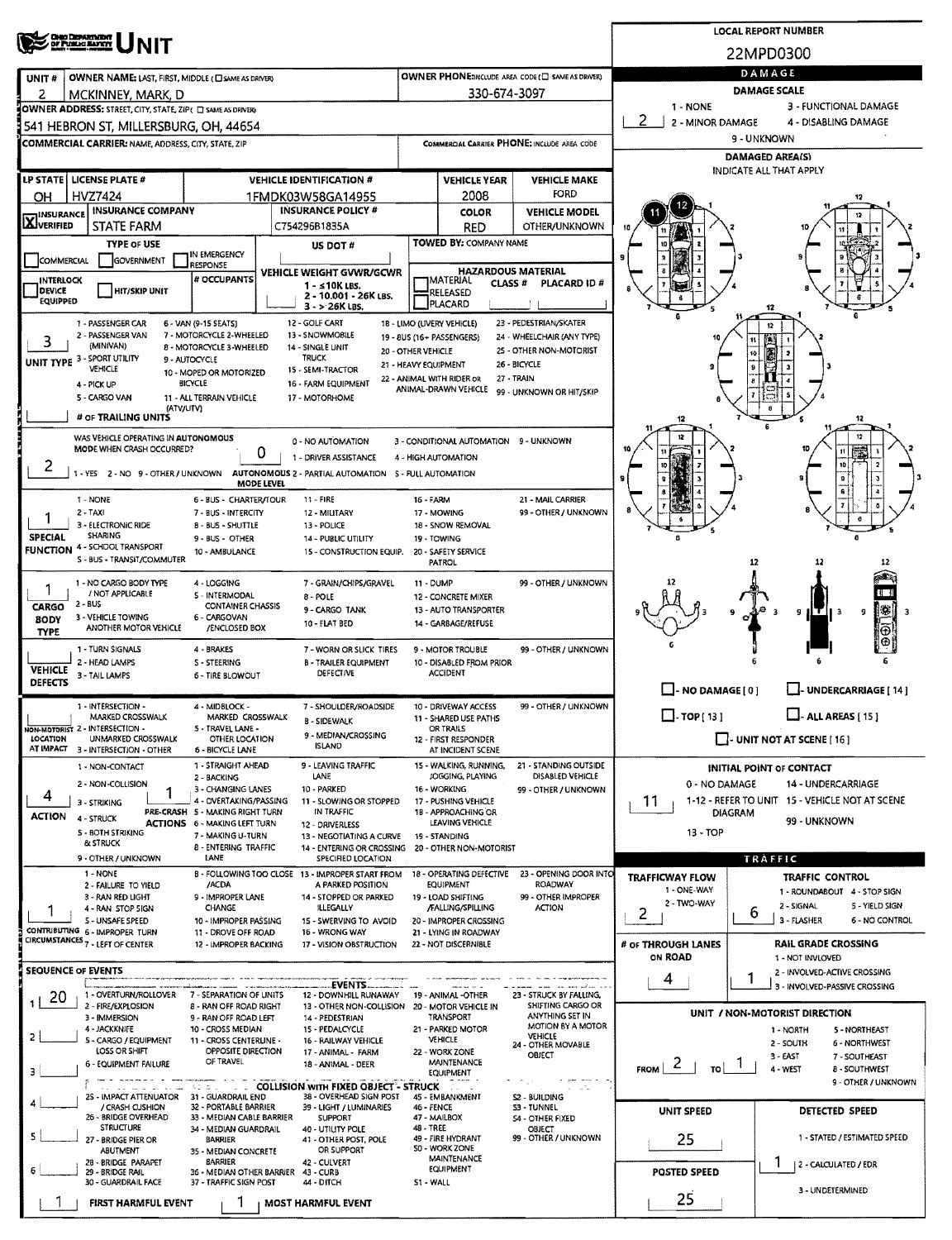|                                                                                                                                        | <b>WEER MOTORIST / NON-MOTORIST</b>                                                                                                |                                                                                                                                                             |                                                                                                                                    |                   |                              |                                                                                  |                                                                             |                                                                                                                                     | <b>LOCAL REPORT NUMBER</b><br>22MPD0300                                                   |                                                                              |                                                                                                                                                                            |                                    |                                                                          |                                                                                          |                          |  |
|----------------------------------------------------------------------------------------------------------------------------------------|------------------------------------------------------------------------------------------------------------------------------------|-------------------------------------------------------------------------------------------------------------------------------------------------------------|------------------------------------------------------------------------------------------------------------------------------------|-------------------|------------------------------|----------------------------------------------------------------------------------|-----------------------------------------------------------------------------|-------------------------------------------------------------------------------------------------------------------------------------|-------------------------------------------------------------------------------------------|------------------------------------------------------------------------------|----------------------------------------------------------------------------------------------------------------------------------------------------------------------------|------------------------------------|--------------------------------------------------------------------------|------------------------------------------------------------------------------------------|--------------------------|--|
| UNIT #                                                                                                                                 | NAME: LAST, FIRST, MIDDLE                                                                                                          |                                                                                                                                                             |                                                                                                                                    |                   |                              |                                                                                  |                                                                             |                                                                                                                                     |                                                                                           | DATE OF BIRTH<br>AGE<br><b>GENDER</b>                                        |                                                                                                                                                                            |                                    |                                                                          |                                                                                          |                          |  |
|                                                                                                                                        | WITNER, WAYNE, R                                                                                                                   |                                                                                                                                                             |                                                                                                                                    |                   |                              |                                                                                  |                                                                             |                                                                                                                                     |                                                                                           |                                                                              | 39<br>м<br>07/13/1982                                                                                                                                                      |                                    |                                                                          |                                                                                          |                          |  |
|                                                                                                                                        | <b>ADDRESS: STREET, CITY, STATE, ZIP</b>                                                                                           |                                                                                                                                                             |                                                                                                                                    |                   |                              |                                                                                  |                                                                             |                                                                                                                                     |                                                                                           |                                                                              | <b>CONTACT PHONE - INCLUDE AREA CODE</b>                                                                                                                                   |                                    |                                                                          |                                                                                          |                          |  |
|                                                                                                                                        |                                                                                                                                    | 856 E JACKSON ST, MILLERSBURG, OH, 44654                                                                                                                    |                                                                                                                                    |                   |                              |                                                                                  |                                                                             |                                                                                                                                     |                                                                                           | 330-275-7469                                                                 |                                                                                                                                                                            |                                    |                                                                          |                                                                                          |                          |  |
|                                                                                                                                        | INJURIES INJURED<br><b>SAFETY EQUIPMENT</b><br><b>EMS AGENCY (NAME)</b><br>INJURED TAKEN TO: MEDICAL FACILITY (NAME, CITY)<br>USED |                                                                                                                                                             |                                                                                                                                    |                   |                              |                                                                                  |                                                                             |                                                                                                                                     | <b>SEATING</b><br>AIR BAG USAGE<br><b>EJECTION   TRAPPED</b><br>DOT-Compliant<br>POSITION |                                                                              |                                                                                                                                                                            |                                    |                                                                          |                                                                                          |                          |  |
| 5                                                                                                                                      | TAKEN<br>BY<br>$\Box$                                                                                                              |                                                                                                                                                             |                                                                                                                                    |                   |                              |                                                                                  |                                                                             |                                                                                                                                     |                                                                                           | <b>MC HELMET</b>                                                             |                                                                                                                                                                            | 1<br>1                             |                                                                          | 1                                                                                        |                          |  |
|                                                                                                                                        | LOCAL<br>OL STATE   OPERATOR LICENSE NUMBER<br><b>OFFENSE CHARGED</b><br><b>OFFENSE DESCRIPTION</b><br>CODE                        |                                                                                                                                                             |                                                                                                                                    |                   |                              |                                                                                  |                                                                             |                                                                                                                                     |                                                                                           |                                                                              |                                                                                                                                                                            |                                    | <b>CITATION NUMBER</b>                                                   |                                                                                          |                          |  |
| OΗ                                                                                                                                     | RV694522                                                                                                                           |                                                                                                                                                             |                                                                                                                                    | 331.16            |                              |                                                                                  | $\overline{\mathbf{x}}$                                                     | RIGHT OF WAY AT INTERSECTION                                                                                                        |                                                                                           |                                                                              |                                                                                                                                                                            | <b>FFCASH</b>                      |                                                                          |                                                                                          |                          |  |
| OL CLASS                                                                                                                               | <b>ENDORSEMENT</b><br><b>DRIVER</b><br><b>RESTRICTION SELECT UP TO 3</b>                                                           |                                                                                                                                                             |                                                                                                                                    |                   |                              | ALCOHOL / DRUG SUSPECTED                                                         |                                                                             | <b>CONDITION</b>                                                                                                                    |                                                                                           | <b>ALCOHOL TEST</b>                                                          |                                                                                                                                                                            |                                    |                                                                          | <b>DRUG TEST(S)</b>                                                                      |                          |  |
| 4                                                                                                                                      | $BY_1$                                                                                                                             |                                                                                                                                                             |                                                                                                                                    | <b>DISTRACTED</b> | ALCOHOL<br><b>OTHER DRUG</b> | MARUUANA                                                                         |                                                                             | 1                                                                                                                                   | STATUS<br>1                                                                               | <b>TYPE</b>                                                                  | VALUE                                                                                                                                                                      | <b>STATUS</b><br>1                 | <b>TYPE</b>                                                              |                                                                                          | RESULTS SELECT UP TO 4   |  |
| UNIT #                                                                                                                                 |                                                                                                                                    | NAME: LAST, FIRST, MIDDLE                                                                                                                                   |                                                                                                                                    |                   |                              |                                                                                  |                                                                             |                                                                                                                                     |                                                                                           |                                                                              | DATE OF BIRTH                                                                                                                                                              |                                    |                                                                          | AGE                                                                                      | <b>GENDER</b>            |  |
| 2                                                                                                                                      |                                                                                                                                    | MCKINNEY, PEYTON, D                                                                                                                                         |                                                                                                                                    |                   |                              |                                                                                  |                                                                             |                                                                                                                                     |                                                                                           |                                                                              | 10/02/2002                                                                                                                                                                 |                                    |                                                                          | 19                                                                                       | м                        |  |
|                                                                                                                                        | <b>ADDRESS: STREET, CITY, STATE, ZIP</b>                                                                                           |                                                                                                                                                             |                                                                                                                                    |                   |                              |                                                                                  |                                                                             |                                                                                                                                     |                                                                                           | <b>CONTACT PHONE - INCLUDE AREA CODE</b>                                     |                                                                                                                                                                            |                                    |                                                                          |                                                                                          |                          |  |
|                                                                                                                                        |                                                                                                                                    | 7477 TR 317, MILLERSBURG, OH, 44654                                                                                                                         |                                                                                                                                    |                   |                              |                                                                                  |                                                                             |                                                                                                                                     |                                                                                           | 330-473-7949                                                                 |                                                                                                                                                                            |                                    |                                                                          |                                                                                          |                          |  |
|                                                                                                                                        | <b>INJURIES INJURED</b>                                                                                                            | <b>EMS AGENCY (NAME)</b>                                                                                                                                    |                                                                                                                                    |                   |                              | INJURED TAKEN TO: MEDICAL FACILITY (NAME, CITY)                                  |                                                                             | <b>SAFETY EQUIPMENT</b><br>USED                                                                                                     |                                                                                           | DOT-COMPLIANT                                                                | <b>SEATING</b><br>POSITION                                                                                                                                                 |                                    | AIR BAG USAGE<br><b>EJECTION</b>                                         |                                                                                          | <b>TRAPPED</b>           |  |
| 5                                                                                                                                      | TAKEN<br>BY<br>111                                                                                                                 |                                                                                                                                                             |                                                                                                                                    |                   |                              |                                                                                  |                                                                             | 4                                                                                                                                   |                                                                                           | <b>MC HELMET</b>                                                             |                                                                                                                                                                            |                                    | 1                                                                        |                                                                                          | 1                        |  |
|                                                                                                                                        |                                                                                                                                    | OL STATE OPERATOR LICENSE NUMBER                                                                                                                            |                                                                                                                                    |                   | <b>OFFENSE CHARGED</b>       |                                                                                  | LOCAL                                                                       | <b>OFFENSE DESCRIPTION</b>                                                                                                          |                                                                                           |                                                                              |                                                                                                                                                                            |                                    | <b>CITATION NUMBER</b>                                                   |                                                                                          |                          |  |
| ОH                                                                                                                                     | UW750209                                                                                                                           |                                                                                                                                                             |                                                                                                                                    |                   |                              |                                                                                  | CODE                                                                        |                                                                                                                                     |                                                                                           |                                                                              |                                                                                                                                                                            |                                    |                                                                          |                                                                                          |                          |  |
| OL CLASS                                                                                                                               | <b>ENDORSEMENT</b>                                                                                                                 | <b>RESTRICTION SELECT UP TO 3</b>                                                                                                                           | <b>DRIVER</b>                                                                                                                      |                   |                              | ALCOHOL / DRUG SUSPECTED                                                         |                                                                             | <b>CONDITION</b>                                                                                                                    |                                                                                           | <b>ALCOHOL TEST</b>                                                          |                                                                                                                                                                            | <b>DRUG TEST(S)</b>                |                                                                          |                                                                                          |                          |  |
| 4                                                                                                                                      |                                                                                                                                    |                                                                                                                                                             | $BY_1$                                                                                                                             |                   | DISTRACTED  ALCOHOL          | MARUUANA                                                                         |                                                                             | 1                                                                                                                                   | <b>STATUS</b>                                                                             | <b>TYPE</b>                                                                  | <b>VALUE</b>                                                                                                                                                               | <b>STATUS</b>                      | TYPE                                                                     |                                                                                          | RESULTS SELECT UP TO 4   |  |
| UNIT #                                                                                                                                 |                                                                                                                                    | NAME: LAST, FIRST, MIDDLE                                                                                                                                   |                                                                                                                                    |                   |                              | OTHER DRUG                                                                       |                                                                             |                                                                                                                                     |                                                                                           | 1                                                                            | DATE OF BIRTH                                                                                                                                                              |                                    |                                                                          | <b>AGE</b>                                                                               | <b>GENDER</b>            |  |
|                                                                                                                                        | <b>ADDRESS: STREET, CITY, STATE, ZIP</b>                                                                                           |                                                                                                                                                             |                                                                                                                                    |                   |                              |                                                                                  |                                                                             |                                                                                                                                     | <b>CONTACT PHONE - INCLUDE AREA CODE</b>                                                  |                                                                              |                                                                                                                                                                            |                                    |                                                                          |                                                                                          |                          |  |
| <b>INJURIES INJURED</b>                                                                                                                | <b>TAKEN</b><br>BY                                                                                                                 | <b>EMS AGENCY (NAME)</b>                                                                                                                                    |                                                                                                                                    |                   |                              |                                                                                  | SAFETY EQUIPMENT<br>INJURED TAKEN TO: MEDICAL FACILITY (NAME, CITY)<br>USED |                                                                                                                                     |                                                                                           | <b>SEATING</b><br>DOT-Compliant<br><b>POSITION</b><br><sup>J</sup> MC HELMET |                                                                                                                                                                            |                                    | AIR BAG USAGE<br>EJECTION<br><b>TRAPPED</b>                              |                                                                                          |                          |  |
|                                                                                                                                        |                                                                                                                                    | OL STATE OPERATOR LICENSE NUMBER                                                                                                                            |                                                                                                                                    |                   | <b>OFFENSE CHARGED</b>       |                                                                                  | LOCAL<br>CODE                                                               |                                                                                                                                     | OFFENSE DESCRIPTION                                                                       |                                                                              |                                                                                                                                                                            | <b>CITATION NUMBER</b>             |                                                                          |                                                                                          |                          |  |
| OL CLASS                                                                                                                               | <b>ENDORSEMENT</b>                                                                                                                 | <b>RESTRICTION SELECT UP TO 3</b>                                                                                                                           | <b>DRIVER</b>                                                                                                                      |                   |                              | ALCOHOL / DRUG SUSPECTED<br>DISTRACTED ALCOHOL MARIJUANA                         |                                                                             | <b>CONDITION</b>                                                                                                                    |                                                                                           | <b>ALCOHOL TEST</b>                                                          | STATUS TYPE VALUE                                                                                                                                                          | STATUS TYPE RESULTS SELECT UP TO 4 |                                                                          | <b>DRUG TEST(S)</b>                                                                      |                          |  |
|                                                                                                                                        |                                                                                                                                    |                                                                                                                                                             | BY                                                                                                                                 |                   | <b>OTHER DRUG</b>            |                                                                                  |                                                                             |                                                                                                                                     |                                                                                           |                                                                              |                                                                                                                                                                            |                                    |                                                                          |                                                                                          |                          |  |
|                                                                                                                                        | <b>INJURIES</b>                                                                                                                    | <b>SEATING POSITION</b>                                                                                                                                     |                                                                                                                                    | AIR BAG           |                              | <b>OL CLASS</b>                                                                  |                                                                             | OL RESTRICTION(S)                                                                                                                   |                                                                                           |                                                                              | <b>DRIVER DISTRACTION</b>                                                                                                                                                  |                                    |                                                                          | <b>TEST STATUS</b>                                                                       |                          |  |
| <b>THEATAL</b> July 2008<br>2 - SUSPECTED SERIOUS<br><b>INJURY</b><br>3 - SUSPECTED MINOR<br><b>INJURY</b><br>4 - POSSIBLE INJURY A SA |                                                                                                                                    | 1 - FRONT - LEFT SIDE<br><b>MOTORCYCLE DRIVER)</b><br>2 - FRONT - MIDDLE<br>3 - FRONT - RIGHT SIDE<br>4 - SECOND. LEFT SIDE<br><b>MOTORCYCLE PASSENGER)</b> | <b>1': NOT DEPLOYED</b><br>2 - DEPLOYED FRONT<br>3 - DEPLOYED SIDE<br>4 - DEPLOYED BOTH<br><b>FRONT/SIDE</b><br>SS NOT APPLICABLE, |                   | <b>CALL</b>                  | <b>I1 - CLASS A</b><br><b>12 - CLASS B</b><br>3 - CLASS C<br>4 - REGULAR CLASS   |                                                                             | 1 - ALCOHOL INTERLOCK<br>DEVICE .<br><b>2 - CDL INTRASTATE ONLY</b><br>3 - CORRECTIVE LENSES<br>- FARM WAIVER<br>EXCEPT CLASS A BUS |                                                                                           | 28<br>з                                                                      | <b>T-NOT DISTRACTED PAME</b><br>2 - MANUALLY OPERATING AN<br><b>ELECTRONIC</b><br>COMMUNICATION DEVICE<br>(TEXTING, TYPING, :<br><b>DIALING</b><br>- TALKING ON HANDS-FREE | エレールぞう                             | 1 - NONE GIVEN<br>2 - TEST REFUSED<br>3 - TEST GÍVEN.<br>4 - TEST GIVEN, | / UNUSABLE                                                                               | CONTAMINATED SAMPLE      |  |
| 5 - NO APPARENT INJURY                                                                                                                 | <b>INJURIES TAKEN BY</b>                                                                                                           | S - SECOND - MIDDLE<br>6 - SECOND - RIGHT SIDE<br>{7 - THIRD - LEFT SIDE<br>(MOTORCYCLE SIDE CAR).                                                          | 9 <sup>%</sup> DEPLOYMENT UNKNOWN                                                                                                  | <b>EJECTION</b>   |                              | $(OHIO = D)$<br>5 - M/C MOPED ONLY<br>6 - NO VALID OL                            |                                                                             | <b>6 - EXCEPT CLASS A</b><br>& CLASS B BUS<br>- EXCEPT TRACTOR-TRAILER<br><b>8 - INTERMEDIATE UCENSE.</b><br><b>RESTRICTIONS</b>    |                                                                                           |                                                                              | <b>COMMUNICATION DEVICE</b><br>- TALKING ON HAND-HELD<br><b>COMMUNICATION DEVICE</b><br>- OTHER ACTIVITY WITH AN                                                           |                                    | S - TEST GIVEN,                                                          | <b>RESULTS KNOWN</b><br><b>RESULTS UNKNOWN</b>                                           |                          |  |
| 1- NOT TRANSPORTED.<br>$\triangledown$ TREATED AT SCENE $^{\circ}$<br>$2 - EMS$                                                        |                                                                                                                                    | B - THIRD - MIDDLE<br>9 - THIRD - RIGHT SIDE<br>10 - SLEEPER SECTION<br>OF TRUCK CAB                                                                        | 1 - NOT EJECTED<br>2 - PARTIALLY EJECTED<br>3. TOTALLY EJECTED<br>4 - NOT APPLICABLE                                               |                   |                              | <b>OL ENDORSEMENT</b><br>H - HAZMAT<br><b>M - MOTORCYCLE</b>                     |                                                                             | - LEARNER'S PERMIT<br><b>RESTRICTIONS</b><br>10 - UMITED'TO DAYLIGHT<br><b>ONLY</b>                                                 |                                                                                           |                                                                              | ELECTRONIC DEVICE<br>6'- PASSENGER<br>7 - OTHER DISTRACTION<br><b>INSIDE THE VEHICLE</b>                                                                                   |                                    | 1 - NONE<br>2 - BLOOD<br>3 - URINE                                       |                                                                                          | <b>ALCOHOL TEST TYPE</b> |  |
| 3 - POLICE<br>$\rightarrow$                                                                                                            | 9 - OTHER / UNKNOWN<br>1 . 高 ABC BAG , C K WE T                                                                                    | 11 - PASSENGER IN<br>OTHER ENCLOSED CARGO<br>AREA (NON-TRAILING UNIT)<br>BUS, PICK-UP WITH CAP).                                                            | 1 - NOT TRAPPED<br>2 - EXTRICATED BY                                                                                               | TRAPPED           |                              | P - PASSENGER<br><b>N - TANKER STE</b>                                           |                                                                             | 11 - LIMITED TO EMPLOYMENT<br>12 - LIMITED - OTHER<br>13 - MECHANICAL DEVICES,<br>(SPECIAL BRAKES, HAND                             |                                                                                           |                                                                              | <b>8 - OTHER DISTRACTION.</b><br><b>OUTSIDE THE VEHICLE</b><br><b>9 - OTHER / UNKNOWN &amp; 2</b><br><b>CONDITION</b>                                                      |                                    | 4 - BREATH<br>S - OTHER-                                                 | <b>DRUG TEST TYPE</b>                                                                    |                          |  |
| 1 - NONE USED<br>2 - SHOULDER BELT ONLY                                                                                                | <b>SAFETY EQUIPMENT</b>                                                                                                            | 12 - PASSENGER IN<br>UNENCLOSED CARGO AREA<br>13 - TRAILING UNIT<br>14 - RIDING ON VEHICLE                                                                  | <b>13-FREED BY</b>                                                                                                                 | MECHANICAL MEANS  | 'NON-MECHANICAL MEANS        | iq - Motor Scooter<br>R - THREE-WHEEL<br>MOTORCYCLE                              |                                                                             | CONTROLS, OR OTHER<br><b>ADAPTIVE DEVICES)</b><br>14 - MILITARY VEHICLES ONLY<br><b>15 - MOTOR VEHICLES</b>                         |                                                                                           |                                                                              | 1 - APPARENTLY NORMAL<br>2 - PHYSICAL IMPAIRMENT<br>3. EMOTIONAL (E.G.,                                                                                                    |                                    | $1 - NONE$ .<br>2 - BLOOD<br>3 - URINE<br>4 - OTHER                      |                                                                                          |                          |  |
| <b>USED</b> . 20 September<br>3 - LAP BELT ONLY USED.<br>4 - SHOULDER & LAP BELT<br><b>USED</b>                                        | S - CHILD RESTRAINT SYSTEM                                                                                                         | <b>EXTERIOR</b><br>(NON-TRAILING UNIT)<br>15 - NON-MOTORIST<br>99 - OTHER / UNKNOWN                                                                         |                                                                                                                                    |                   |                              | S - SCHOOL BUS.<br>T - DOUBLE & TRIPLE<br><b>TRAILERS</b><br>X - TANKER / HAZMAT |                                                                             | <b>WITHOUT AIR BRAKES.</b><br>16 - OUTSIDE MIRROR<br>17 - PROSTHETIC AID<br>18 - OTHER                                              |                                                                                           |                                                                              | DEPRESSED, ANGRY,<br>DISTURBED)<br>4 - ILLNESS<br>5 - FELL ASLEEP, FAINTED,<br>FATIGUED, ETC.                                                                              |                                    | 2 - BARBITURATES                                                         | 1 - AMPHETAMINES                                                                         | DRUG TEST RESULT(S)      |  |
| - FORWARD FACING<br>- REAR FACING<br>7 - BOOSTER SEAT<br><b>B - HELMET USED</b>                                                        | 6 - CHILD RESTRAINT SYSTEM                                                                                                         |                                                                                                                                                             |                                                                                                                                    |                   | SIMBO                        | <b>GENDER</b><br>F - FEMALE<br>$M$ - MALE $\rightarrow$                          |                                                                             |                                                                                                                                     |                                                                                           |                                                                              | <b>6. UNDER THE INFLUENCE OF</b><br>MEDICATIONS / DRUGS /<br><b>ALCOHOL</b><br>9 - OTHER / UNKNOWN                                                                         |                                    | {S - COCAINE SANC<br>7 - OTHER                                           | 3 - BENZODIAZEPINES<br>4 - CANNABINOIDS<br>6 - OPIATES / OPIOIDS<br>8 - NEGATIVE RESULTS |                          |  |
| (ELBOWS, KNEES, ETC)<br>/ BICYCLE ONLY<br>99 - OTHER / UNKNOWN                                                                         | 9 - PROTECTIVE PADS USED<br>10 - REFLECTIVE CLOTHING"<br>11 - LIGHTING - PEDESTRIAN                                                |                                                                                                                                                             |                                                                                                                                    |                   |                              | U - OTHER / UNKNOWN                                                              |                                                                             | ÷.                                                                                                                                  |                                                                                           |                                                                              |                                                                                                                                                                            |                                    |                                                                          |                                                                                          |                          |  |